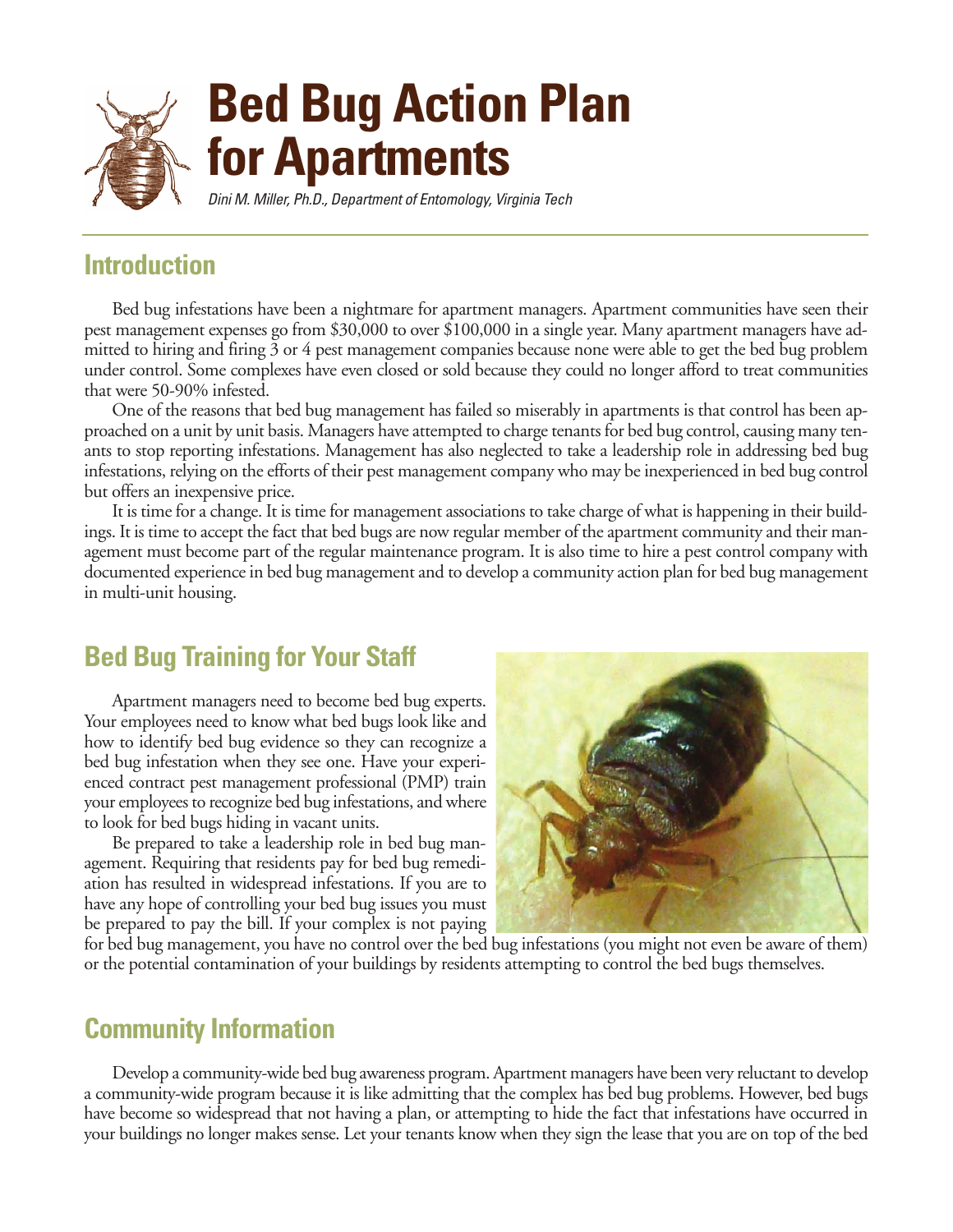bug issue and your complex has a plan for dealing with bed bugs. Let them know that you expect their cooperation with that plan. So what should be included in your bed bug awareness program?

- **• Printed literature describing bed bugs and their evidence. Use color pictures. Make sure the document is available in English, Spanish, and other languages. But do not rely on your tenants to read the literature, many may not be able to read English or even their native language. Go over it with them in person to make sure that they know what to look for.**
- **• Signs posted near the dumpster warning residents about bed bugs on discarded furniture. The signs should also show how to mark or damage infested furniture so people will leave it alone.**
- **• Notices encouraging tenants to report bed bug infestations right away. Let them know that they will not be penalized or charged for bed bug treatment unless they fail to provide access to their apartment, or do not cooperate with bed bug management efforts as requested by the PMP.**
- **• Give a copy of your bed bug action plan to each resident, so that they understand what will take place in their apartment during a bed bug treatment. Let them know their responsibilities regarding access and preparation of their unit. Go over the action plan with them.**
- **• Place signs in laundry area warning residents not to put bed bug infested plastic bags in the trash. The bags need to be put in the dumpster outside.**

# **When an Infested Unit is Reported**

When an infested unit is reported, your action plan will be to call the pest management company immediately to set up an inspection appointment. Make the resident aware of the appointment and remind them that they must

provide access to the unit. An experienced pest management company will give a cursory inspection of the apartment and then provide a treatment cost estimate based on the size of the unit, the amount of clutter, and the size of the infestation\*.

Some companies will have extensive preparation instructions requiring that residents strip their beds, empty their closets and drawers, launder everything they own, and place everything that can't be laundered into plastic bags. While this does make treatment of baseboards, cracks and crevices easier for the PMP, the resident now has a huge laundry bill and has to live out of plastic bags. Many PMPs complain that residents fail to comply with preparation instructions. It is easy to see why. A new way



of thinking is to have tenants prepare for treatment by simply picking up and bagging clothes that are not already stored in drawers or closets, and removing items from under the bed **(but not moving them into an uninfested**

#### **Potential Treatment Methods**

- **• Clutter removal**
- **• Mattress encasements**
- **• ClimbUp™ devices**
- **• Steam**
- **• Vacuuming**
- **• Desiccant dusts**
- **• Liquid insecticide formulations**
- **• Aerosols insecticides**
- **• Insecticidal dusts**

**room)**. With this minimal preparation, the PMP can see the infestation as it is, without the bed bugs being stripped off the bed, bagged, or moved around the unit. Whatever your pest management company requires, make sure that the resident agrees to comply with all PMP instructions, or risk not having their unit treated.

Bed bug treatment should be performed by two pest control professionals working together to apply insecticides and non-chemical bed bug treatment methods. The first treatment should be intensive. Two subsequent inspections/treatments should be made at two week intervals to treat any nymphs that might have hatched. See the listed treatment methods. For a complete explanation of each method see *Non-Chemical Bed Bug Management* and *Bed Bug Treatment Using Insecticides*.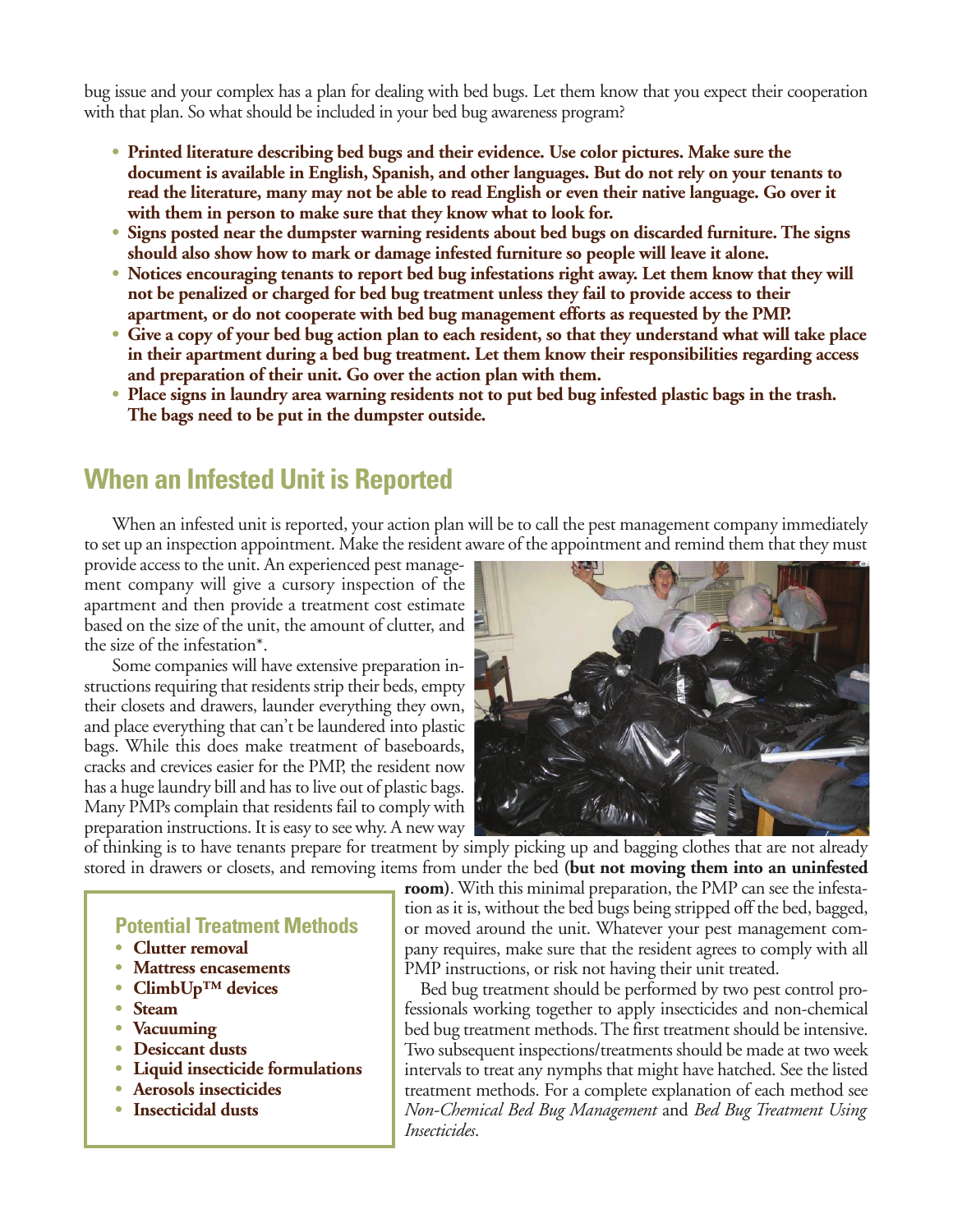At the two week follow-up visit, the PMP will inspect the ClimbUp™devices, the mattress encasements and other infested locations identified during the initial treatment. The PMP may also provide a survey asking the resident if they have seen bed bugs or had any bites since the last visit\*. If not, the pest management company will most likely discontinue any further inspections after the second follow-up visit. However, if the resident reports additional bugs or bites, the follow-ups will generally continue at two week intervals unless further visits are terminated by the management\*.

#### **Adjacent Units**

Your plan must include how units that are adjacent to the infested unit will be addressed. Bed bugs will move between apartment units. In fact, an infestation next door may be the source of the infestation in the unit that is being treated. Therefore, inspection and possibly treatment of units sharing a common wall with an infested unit must be standard procedure\*. Apartment manager are often reluctant to have adjacent units inspected because of the expense, and fear of alarming the residents in those units. However, if you truly intend to control a bed bug infestation it is absolutely essential that the units on either side and the units above and below be inspected for bed bugs at two week intervals over the next 4 weeks. If bed bugs are found in any of the adjacent units, the units adjacent to that unit must also be inspected.

Quite often, adjacent units will have bed bugs but the infestation is too small to detect during a visual inspection. A proactive and relatively inexpensive method for detecting these small infestations is to install ClimbUp Insect interceptors ™ under the legs of the bed and other furniture (see Non-Chemical Bed Bug Management). The presence or absence of bed bugs in the ClimbUp™ at the two week inspection intervals is a good indicator as to whether the adjacent units have bed bugs or not\*.

### **Expectations of Control**

While you can expect the bed bug population to be greatly reduced after the initial treatment, it is not reasonable to expect that the population is gone. In fact, bed bugs may be even more obvious the first 24 hours after treatment because they are sick and wandering out into the open. Do not treat these bugs with insecticide, within the next two days the bed bugs should start to die in large numbers. However, even if bed bugs appear to be gone a week after the initial treatment, follow-up treatments need to be made within two weeks to kill any nymphs that may have hatched during the treatment interval. After the treatment and two follow-ups, if the tenants have not seen any bed bugs nor received any bites, the population can be considered controlled. However, no one can guarantee that the bed bugs are completely gone, so the resident should continue to be on alert for bed bugs.

If an infestation is particularly large, many follow-up treatments may be required, but no one can predict how many. In a cluttered environment where populations have been established for a year or more, the bed bugs may never be eliminated (unless the building is fumigated). In these cases suppression of the population, so that the tenant is not being bitten constantly, may be the best that can be achieved even if the follow-up visits continue indefinitely. In these cases, it is very important that the apartment management and the resident have realistic expectations of what the control measures will and will not do.

#### **Vacant Units\***

Bed bugs in vacant units are not only a control issue but a legal issue because you cannot guarantee that unit is completely free of bed bugs (other than by using chemical fumigation). So, how can you rent it out again? If you are only using conventional treatment to address a vacant infested unit, consider the following:

- **• Bed bugs become inactive when there is no host present and may not contact insecticide treated surfaces**
- **• There is no reliable bed bug monitoring device to use when a host is not present**
- **• Bed bugs may move to adjacent units looking for food**